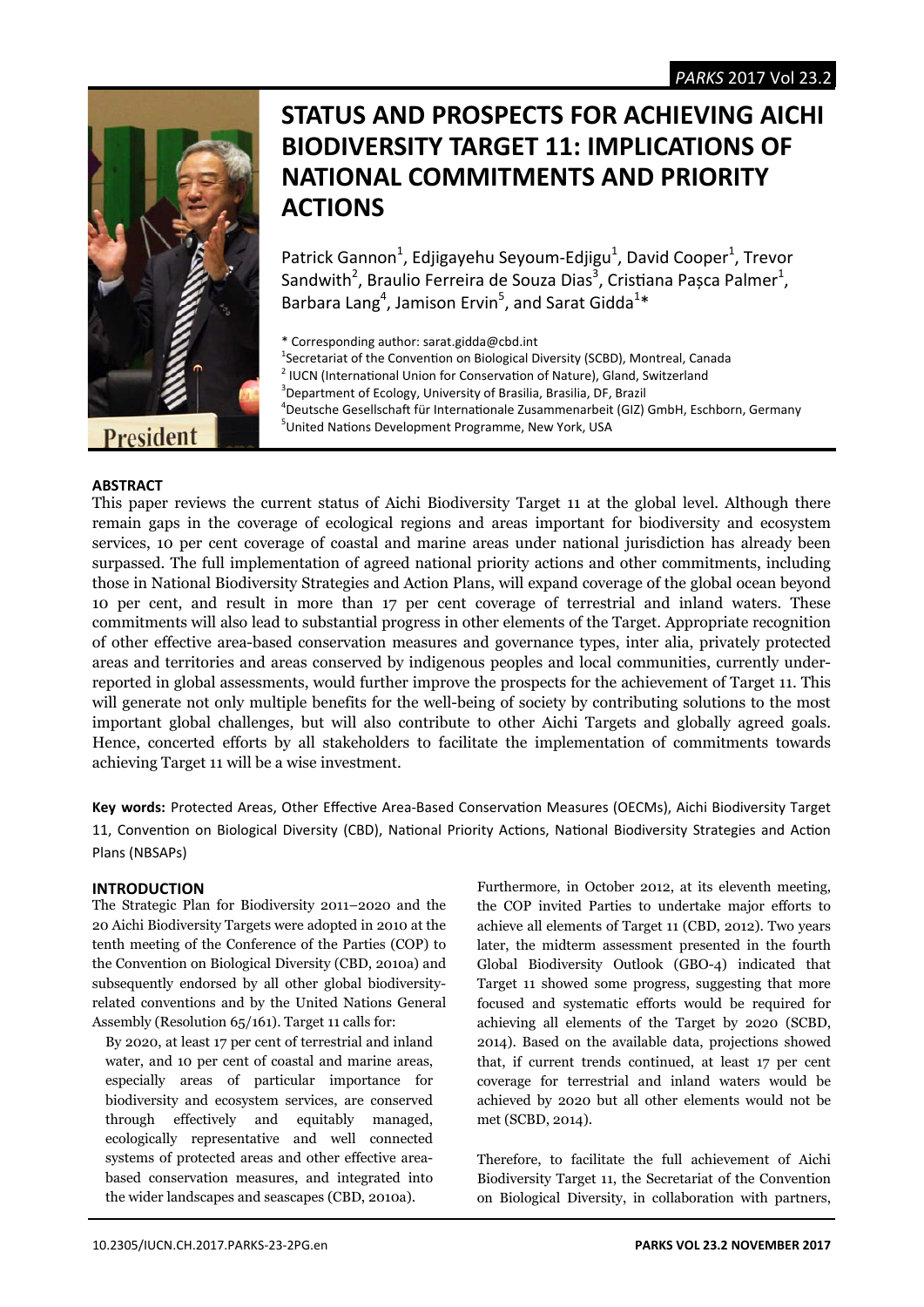developed a two-phase strategy, to be carried out over the 2015 to 2020 period.

The first phase (2015–2016) included, inter alia, the development of baseline data/information dossiers on Target 11 for each country. It also entailed facilitating capacity development to Parties through regional workshops, for securing the submission of:

- information on the actual status of various elements of the Target, gaps and opportunities for improvement,
- priority actions in the form of roadmaps<sup>1</sup>, to advance progress in achieving the Target by 2020, and
- responses to a detailed questionnaire.

Following completion of the six regional workshops, 108 Parties submitted information on status, gaps and opportunities, 101 submitted their national priority actions, while 64 submitted responses to the questionnaire. The second phase (2017–2020) involves facilitating implementation of these priority actions, along with other national commitments, and will be discussed further in the last section.

The objective of this paper is to evaluate information on the current status of the elements of Target 11 at the global level. We wished to highlight the nature of potential progress to be made through, inter alia, fulfilling commitments made by the Parties in their National Biodiversity Strategies and Action Plans (NBSAPs) and national priority actions, the Promise of Sydney of the IUCN World Parks Congress 2014, and the 2016 IUCN World Conservation Congress, including their contribution to meet other Aichi Targets and globally agreed goals and challenges.

# **STATUS AND PROSPECTS FOR ELEMENTS OF AICHI BIODIVERSITY TARGET 11**

The indivisible nature of Target 11 means that for successful achievement, all elements of the Target need

to be met. The elements of Target 11 refer to the individual clauses in the language of the target, with separate indicators used to assess progress for each element, and include: at least 17 per cent coverage of terrestrial and inland waters and 10 per cent coverage of coastal and marine areas, ecological representation, coverage of areas important for biodiversity and ecosystem services, connectivity, integration into the wider landscapes and seascapes, and effective and equitable management.

# **At least 17 per cent of terrestrial and inland water and 10 per cent of coastal and marine areas**

As of June 2017, global protected area coverage for terrestrial and inland waters had reached 14.8 per cent, excluding Antarctica; while in the marine realm, 14.4 per cent coverage had been achieved for areas within national jurisdiction, with 5.7 per cent coverage for the entire ocean (UNEP-WCMC, 2017a). In August 2017, following implementation of marine commitments in Cook Islands and Gabon, among others, marine coverage in national jurisdiction had reached 15.9 per cent, with 6.3 per cent coverage for the entire ocean (UNEP-WCMC & IUCN, 2017a).

National commitments have been communicated by Parties through several different fora (Table 1). If these commitments are implemented by 2020, it should be possible to achieve the minimum coverage for terrestrial and inland waters and at least 10 per cent coverage for the global ocean (Figure 1; see supplementary Tables 1 and 2 for the net commitments of each country, after removing redundancy and double counting). Coverage of areas beyond national jurisdiction would still lag, with approximately 1.8 per cent protected, almost all in Antarctic seas. Ongoing progress in work towards an international legally binding instrument under the UN Convention on the Law of the Sea, focusing on conservation and sustainable use of high seas biodiversity, may begin to address greater representation for areas beyond national jurisdiction, among other aims.

| fable 1. Area (km <sup>2</sup> ) to be added if national commitments area implemented as proposed |  |  |  |  |
|---------------------------------------------------------------------------------------------------|--|--|--|--|
|                                                                                                   |  |  |  |  |
|                                                                                                   |  |  |  |  |
|                                                                                                   |  |  |  |  |

| <b>Source of national commitment</b>       | <b>Terrestrial and inland</b><br>waters | <b>Coastal and marine areas</b><br>within national jurisdiction | <b>Marine areas beyond</b><br>national jurisdiction |
|--------------------------------------------|-----------------------------------------|-----------------------------------------------------------------|-----------------------------------------------------|
| <b>National priority actions</b>           | 611,943                                 | 353,258                                                         | 0                                                   |
| <b>Approved GEF-5 and GEF-6 projects</b>   | 257,217                                 | 315.439                                                         | 0                                                   |
| <b>Post-COP10 NBSAPs</b>                   | 3,003,408                               | 2,004,710                                                       | $\mathbf 0$                                         |
| <b>UN Ocean Conference</b>                 |                                         | 8,065,824                                                       | 1,800,000                                           |
| <b>Other Large MPA proposals</b>           |                                         | 1,931,409                                                       | 1,550,000                                           |
| <b>Micronesia and Caribbean Challenges</b> |                                         | 272.549                                                         | $\mathbf 0$                                         |
| <b>Total additions:</b>                    | 3,872,568                               | 12,943,189                                                      | 3,350,000                                           |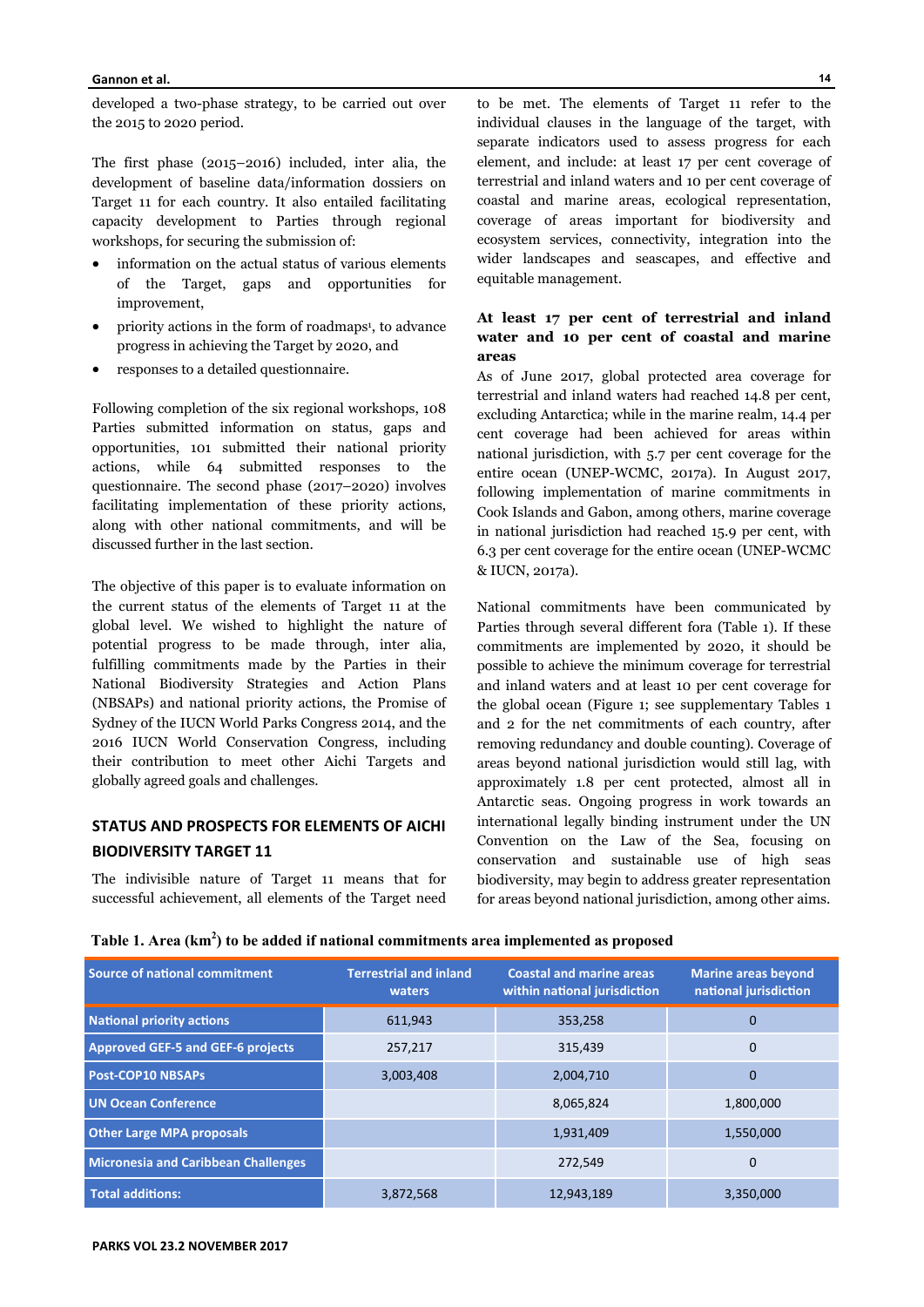

### **Figure 1. Progress towards the minimum coverage targets of Aichi Biodiversity Target 11 resulting from the implementation of national priority actions, approved GEF-5 and GEF-6 projects, NBSAP protected area targets and other commitments. Current coverage of protected areas from the June 2017 release of the WDPA (UNEP-WCMC, 2017a)**

## *Other opportunities*

In several decisions (e.g.  $IX/18$  and  $X/31$ ), Parties have been invited to recognise the contribution of privately protected areas (PPAs), and territories and areas conserved by indigenous peoples and local communities (ICCAs). However, both categories may be underrepresented in the World Database on Protected Areas (WDPA), the global database that is used for assessing progress towards Target 11 (Kothari et al., 2012; Stolton et al., 2014; UNEP-WCMC & IUCN, 2017b). Efforts to recognise and report these areas, subject to the free, prior and informed consent of the relevant communities, would do much to address this knowledge gap and may change the outlook for Target 11 significantly.

Some national commitments included the intention to expand protected area networks (e.g. in national priority actions, NBSAPs, UN Ocean Conference voluntary commitments), yet they did not specify the extent of the planned expansions. Furthermore, 24 Parties submitted NBSAPs containing protected area targets with a deadline beyond 2020. If these targets are met, an additional 740,000 km2 in terrestrial and over 1.1 million km2 in marine protected areas will be added globally by 2030. Any of these proposed additions implemented prior to 2020 will contribute further to Target 11.

At the recent UN Ocean Conference, the Wildlife Conservation Society committed to supporting the establishment of 3.7 million km2 of marine protected areas in 19 countries (WCS, 2017). As information regarding the area being added in each country is currently unavailable, this commitment was not included in this assessment, to avoid potential overlaps with other national commitments. These proposed new protected areas will also contribute significantly to improving marine coverage.

Additionally, many countries still do not formally recognise existing reserves (e.g. for forests and water protection) as part of their national system of protected areas. In recent years some countries have updated their national legislation on protected areas, recognising diverse categories and governance systems. To the extent that more countries could contemplate such revisions, formally recognising some of these existing reserves, the situation for Target 11 would further improve. However, care needs to be taken to ensure that these reserves, and all national commitments, meet the CBD and IUCN definition of a protected area<sup>2,3</sup>.

*Other effective area-based conservation measures*  The language of Target 11 allows for conservation goals to be met through either protected areas or other effective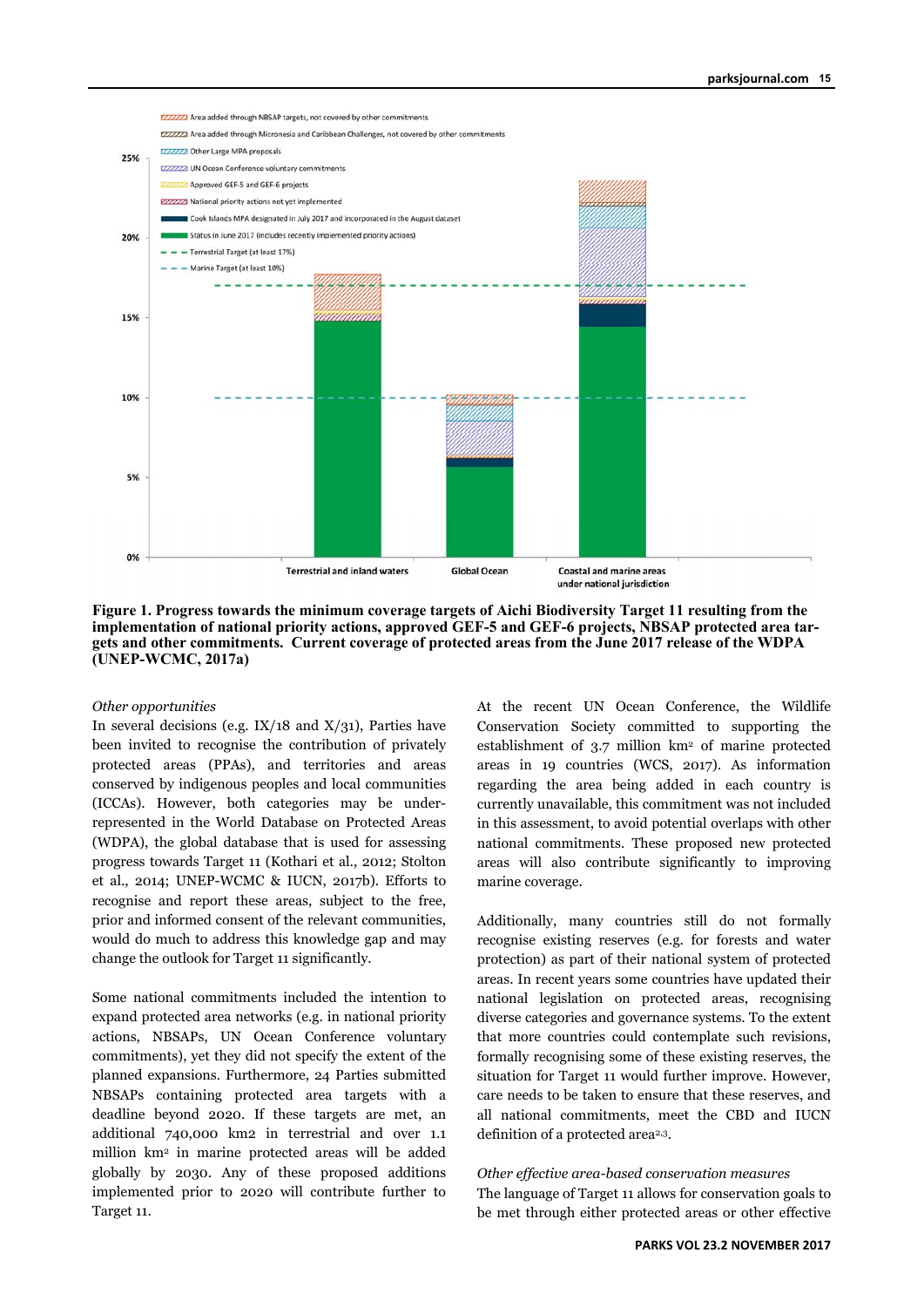

**Partnership for Achieving Aichi Biodiversity Target 11. © IISD/Kiara Worth (enb.iisd.org/biodiv/cop13/riopavilion/12dec.html)** 

area-based conservation measures (OECMs). OECMs offering conservation value in areas complementary to protected areas will provide many potential benefits for the elements of Target 11, provided these are welldefined and include measures that lead to long-term outcomes for the conservation of nature as a whole. There is some concern that too broad a definition may be applied, opening the possibility of including inappropriate land uses or management activities, or that the designation of OECMs may be used to avoid having to expand protected areas (Woodley et al., 2012; Jonas et al., 2014). Therefore, there is a need for specific guidance and an agreed upon working definition for OECMs to maximise their impacts. A Taskforce established through IUCN's World Commission on Protected Areas has begun the process of developing technical guidance on OECMs, including a draft screening tool, and discussion over the potential types of OECMs.

The Conference of the Parties, at its thirteenth meeting (COP-13), invited Parties to review experiences on "protected areas and other effective area-based conservation measures, taking into account the work of the International Union for Conservation of Nature and other appropriate expert bodies" (CBD, 2016a). The Executive Secretary was requested to develop voluntary guidance on OECMs and to organise a technical expert workshop "to provide scientific and technical advice on definition, management approaches and identification of other effective area-based conservation measures and their role in achieving Aichi Biodiversity Target 11" and to report on progress to the Subsidiary Body on Scientific, Technical and Technological Advice (SBSTTA) before the fourteenth meeting of the COP (COP-14) in 2018 (CBD, 2016a). The conclusion of this process will enable the recognition of OECMs and support their contribution to Target 11.

# **Ecological representation and areas important for biodiversity and ecosystem services**

Globally, ecological representation is generally assessed based on the representation of different ecoregions within protected area networks (UNEP-WCMC & IUCN, 2016). Comprehensive systems of terrestrial and marine ecoregions (extending to the 200m isobath) have been developed (Olson et al., 2001; Spalding et al., 2007) with a system of 37 pelagic provinces covering marine areas beyond the 200m isobath (Spalding et al., 2012).

As per the analysis carried out for the Protected Planet Report 2016, in April 2016, 349 of the 821 non-Antarctic terrestrial ecoregions (42.5 per cent) had reached 17 per cent coverage (JRC & UNEP-WCMC, 2016). Reaching 17 per cent in all ecoregions, however, may be unrealistic due to the small size and fragmentation of remaining habitat in some ecoregions. A recent assessment found that some ecoregions did not have enough remaining natural or semi-natural habitat to reach 17 per cent protected area coverage (Dinerstein et al., 2017).

As of April 2016, only 84 of 232 marine ecoregions (36.2 per cent) had more than 10 per cent coverage and onethird of them had less than 2 per cent coverage; for pelagic provinces, coverage was even lower, with only 3 out of 32 (9.4 per cent) reaching 10 per cent (JRC & UNEP-WCMC, 2016). This is in line with the poor coverage for high seas areas and the uneven distribution of marine protected areas around the globe.

Priority actions were submitted by 93 Parties to make their protected area networks more ecologically representative. Many of these involve the expansion of protected areas in under-protected regions, like in Sierra Leone, where they have made two terrestrial and one marine ecoregion priority sites for further protection, or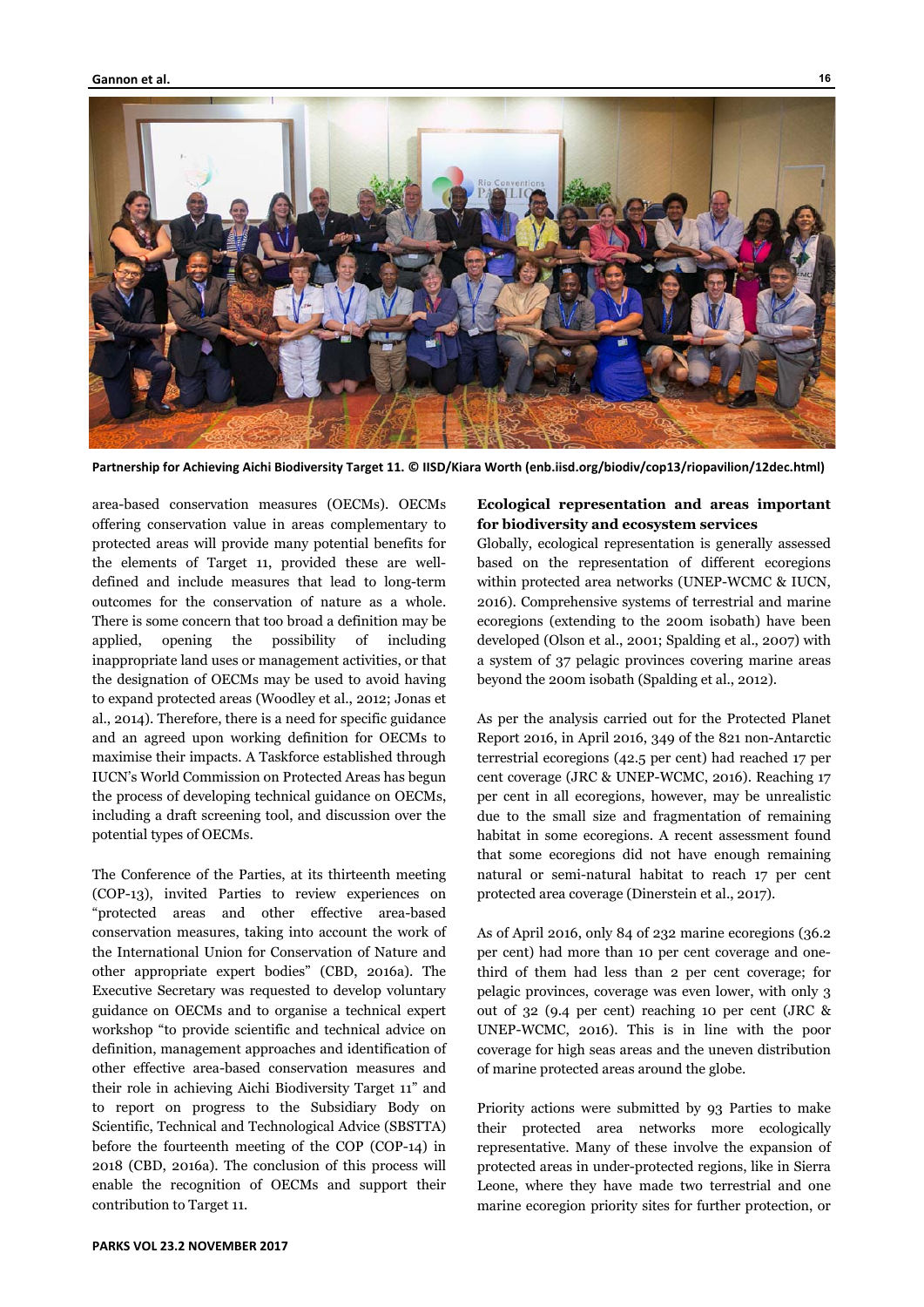in Brazil, whose goal is to protect 30 per cent of the Amazon, and 17 per cent of all other biomes.

Key Biodiversity Areas (KBAs) are sites that make a substantial contribution to the persistence of biodiversity globally, at the level of genes, species or ecosystems. They are identified nationally using global criteria and thresholds, and are useful for targeting strategic expansion of protected area networks (IUCN, 2016). KBAs are being used as one measure for tracking progress towards this element of Target 11 (CBD, 2016b; UNEP-WCMC & IUCN, 2016).

By April 2016, 14,595 KBAs had been identified, with many more country assessments still in progress (BirdLife International, 2016). These included among others, 585 Alliance for Zero Extinction sites (AZEs), containing more than 95 per cent of the global populations of highly threatened species with restricted geographic distribution (Ricketts et al., 2005), and over 12,000 important bird and biodiversity areas (IBAs), which are sites of global importance primarily for avian conservation (BirdLife International, 2014). As of 2016, only 19.3 per cent of these KBAs were fully covered by existing protected areas, and only 114 out of 585 AZEs (19.5 per cent) were fully covered (BirdLife International, 2016). Although protected area coverage has been increasing in recent years, improvement in the protection of KBAs has slowed, increasing by only one per cent over

the last decade (UNEP-WCMC & IUCN, 2016). As AZEs represent sites where extinction is imminent, it is necessary to fully protect all 585 sites. A marked growth in the number of IBAs and other KBAs that are covered by protected areas, other conserved areas or OECMs would constitute significant progress for this element.

Specific plans to protect KBAs were identified by 26 Parties in their priority actions, with 15 Parties providing the specific number of sites that will be protected. If implemented, the actions of these 15 Parties will improve protected area coverage for at least 84 IBAs and 12 AZEs by 2020. It is noteworthy that a majority of the terrestrial protected areas supported by the Global Environment Facility (GEF) funding over the years have addressed protection of KBAs (GEF, 2015). The proposed new or expanded protected areas in 98 GEF-5 and GEF-6 projects will certainly improve the coverage of KBAs.

For the coverage of areas important for ecosystem services, there is currently no indicator identified for use at the global level (CBD, 2016b), although many tools are available for mapping ecosystem service supply (Martínez-Harms & Balvanera, 2012) and demand (Wolff et al., 2015). These areas may also be poorly correlated with those areas of importance for biodiversity (Cimon-Morin et al., 2013). There is, therefore, a need to consider separately those areas important for biodiversity and for ecosystem services (Manhães et al. 2016).



**Trevor Sandwith, IUCN, leading a session at the capacity‐building workshop for East and South‐East Asia on achieving Aichi Biodiversity Target 11 © Convention on Biological Diversity Secretariat**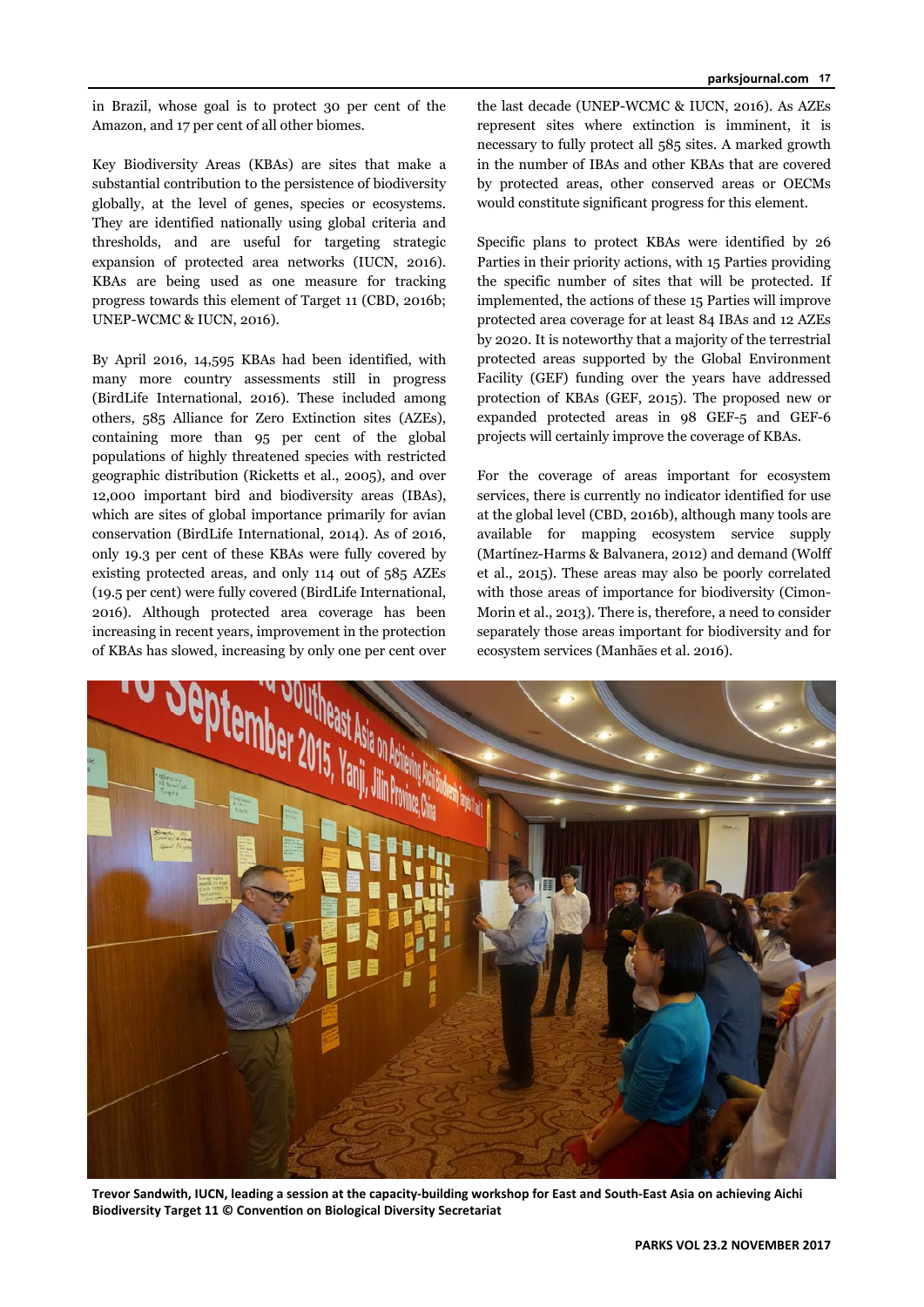Several Parties have provided priority actions to address the protection of areas important for ecosystem services. For instance, Colombia plans to declare at least three areas for the protection of water resources, and to protect species contributing to the conservation of fisheries resources. Five countries have also proposed actions related to payment for ecosystem services programmes. Overall, there remains much work to be done to ensure that the contribution of the existing systems of protected and conserved areas to the conservation of ecosystem services is properly accounted for, and that the gaps in protecting areas important for a full range of ecosystem services are adequately addressed.

As spatial data for other proposed and newly established protected areas become available, and with the addition of PPAs, ICCAs and OECMs, it is likely that the status of the above three elements will improve further. There is a need for systematic mapping of all of these additions to assess the full extent of their contribution. There is work currently underway to assess OECM coverage of KBAs that fall outside protected areas in 10 countries (Cambridge Conservation Initiative, 2016). Better coordination with, and recognition of, biodiversity conservation efforts under way in other biodiversityrelated conventions should also help countries to achieve the different elements of Target 11 by 2020. To this end, more explicit recognition of activities that contribute to Target 11 included in the national reports submitted by parties to these other conventions would be appropriate.

# **Connectivity and integration into the wider landscape and seascape**

For connectivity, the proposed indicator, Protected Area Connectedness Index (GEO BON, 2015), is under active development and not yet available for use (CBD, 2016b). Recent studies have attempted to quantify the degree of connectivity of the global protected area network, at country and continent-wide scales (Santini et al., 2016) and within terrestrial ecoregions (Saura et al., 2017). These assessments were done using graph-based metrics that measure the amount of land that is reachable through dispersal by terrestrial birds and mammals across the protected area network, accounting for both the area reachable within a protected area and between protected areas. The application of this approach has led to the development of the Protected-Connected indicator, which measures connectivity as the proportion of some region (country, continent, ecoregion, etc.) that is covered by connected protected lands for some specified dispersal distance (Saura et al., 2017).

It is reported that between 25 and 37 per cent of terrestrial ecoregions had protected area networks of sufficient configuration and scale to permit dispersal for median dispersal distances of 1 to 100 km, covering the abilities of most terrestrial birds and mammals (Saura et

al., 2017). Despite global protected area coverage approaching 15 per cent, only 8.5 to 11.7 per cent would meet this measure of connectivity for the same range of dispersal distances. Connectivity for marine protected areas has not yet been assessed, though with some modification, this indicator could be applied in the marine realm (Saura et al., 2017).

Alongside the expansion of protected areas, carrying out landscape-scale ecosystem restoration and the sustainable management of land-uses like agriculture and forestry, among others, is recognised as a required aspect of biodiversity conservation, enhancing ecosystem services and sustainable development (SCBD, 2014). In highly fragmented landscapes, these activities will be necessary to ensure appropriate levels of connectivity and encourage biodiversity conservation in protected areas (Janishevski et al., 2015).

Priority actions to address connectivity of protected area networks were provided by 91 Parties. Several of these actions address ecosystem restoration activities. For example, Bangladesh plans to restore degraded forests through assisted natural regeneration. As well, many actions include the creation of new, or improved management of existing biological corridors and connectivity areas (e.g. Timor-Leste and Samoa), or the development of transboundary conservation (e.g. several projects between Togo and its neighbours), among others.

Protected areas must also be integrated into the wider landscapes and seascapes, as well as broader sectoral plans and policies, to yield their full benefits (Ervin et al., 2010). In this context, the wider landscapes and seascapes include "the array of land and water uses, management practices, policies and contexts that have an impact within and beyond protected areas, and that limit or enhance protected area connectivity and the maintenance of biodiversity" (Ervin et al., 2010, p. 13), also including areas and sectors that can benefit from the biodiversity and associated ecosystem services provided by the protected areas.

The integration process is two-fold, involving not only linking protected areas into wider networks and with managed lands and waters, but also incorporating the design and management of protected areas into national and regional land-use plans, and other relevant laws and policies (Ervin et al., 2010).

No evaluation of progress for the integration element of Target 11 was included in the midterm assessment of GBO-4, and to date, no specific indicator is available (CBD, 2016b). Feasible early assessments could focus on the economic benefits provided by protected areas for water and hydropower supply, recovery of depleted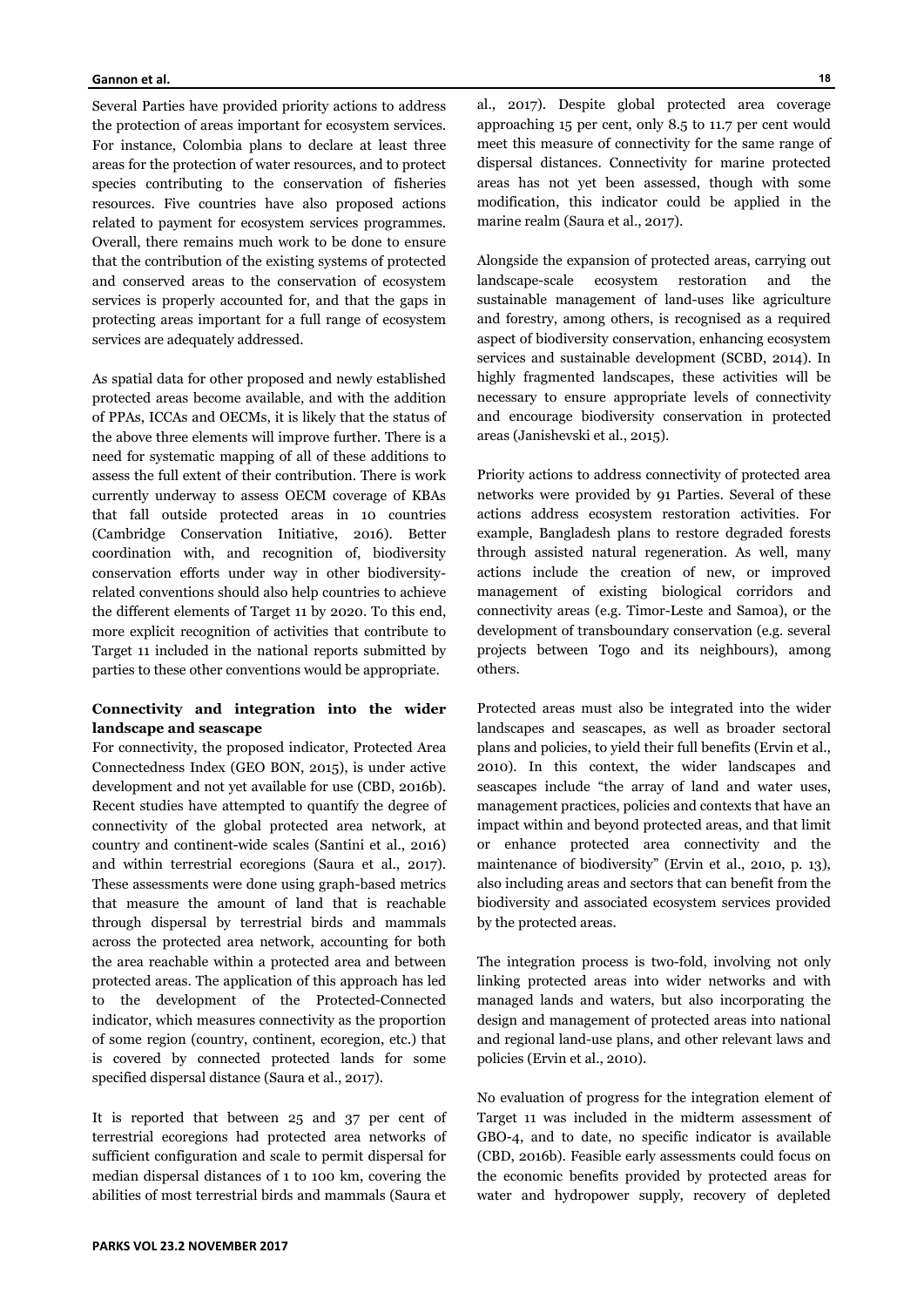fisheries stocks and ecotourism. At COP-13, Parties were invited to review experiences on "additional measures to enhance integration of protected areas and other effective area-based conservation measures into the wider land- and seascapes", while the Executive Secretary was requested to develop voluntary guidance on integration and report progress to SBSTTA (CBD, 2016a).

The most common sectors for integration with protected areas, identified by the Parties that responded to the workshop questionnaire, were agriculture (80 per cent), forestry (73 per cent), water resources (64 per cent), and energy and mining (58 per cent) (Figure 2). For the integration of protected areas into the wider land- and seascapes, and relevant sectors, 85 priority actions were submitted by 50 Parties.

### **Effective and equitable management**

Expansion of the global protected area estate, alone, will not be sufficient to halt global biodiversity losses if it is not managed effectively, and does not have appropriate governance and equity measures in place. In 2010, Parties were invited to implement management effectiveness evaluations in at least 60 per cent of their total protected areas (CBD, 2010b). As of January 2015, only 21.4 per cent of CBD Parties, excluding overseas territories, had met this target (Coad et al., 2015). However, the Global Database for Protected Area Management Effectiveness (GD-PAME) contains information for only a small portion of the sites listed in the WDPA (UNEP-WCMC, 2017b).

It is important that management effectiveness assessments are repeated at the same site (or system) to track changes over time and implement remedial measures as needed (Woodley et al., 2012). A recent study evaluating the 722 sites in the GD-PAME with multiple assessments carried out using the "management effectiveness tracking tool" (METT), found that 69.5 per cent showed improvement in management scores between assessments, while 25.1 per cent experienced decreases (Geldmann et al., 2015). This is positive in the sense that it illustrates how the implementation of adaptive processes may be improving protected area management, though the relation to biodiversity impacts is indirect. More work is needed to comprehend the connections between management effectiveness and biodiversity outcomes (Coad et al., 2015; Geldmann et al., 2015).

Although many protected area management effectiveness assessment tools, like METT, include questions for tracking biodiversity outcomes, they are primarily concerned with management processes and inputs.



**Figure 2. Responses from the workshop Questionnaire regarding the most important sectors for integration**  with the protected area system (n = 59). The fisheries sector includes aquaculture; mining and energy includes **other extractive industries (oil and gas, etc.); others include an array of different sectors, common responses include security, science/research and cultural sectors**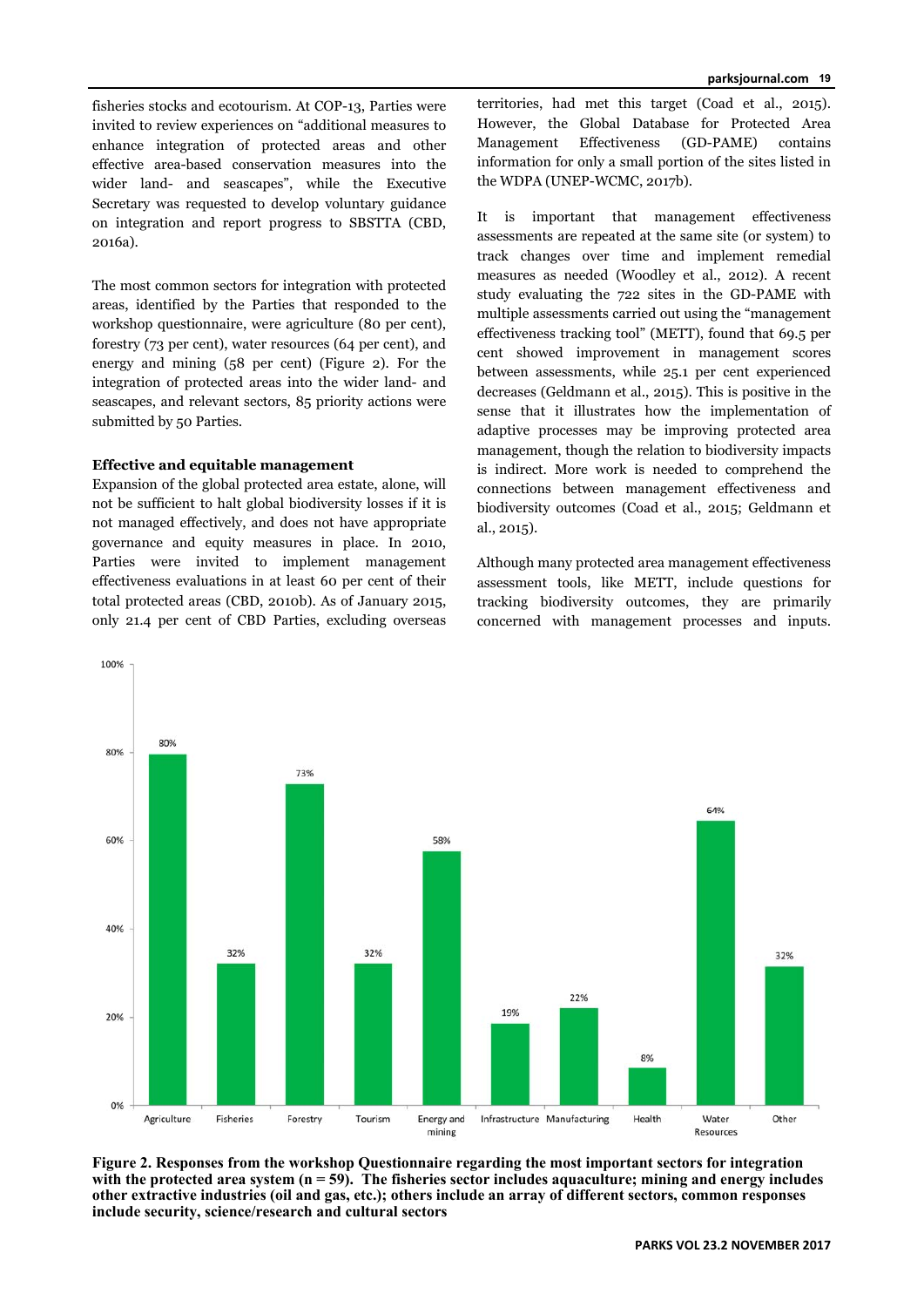While these aspects of protected area management are important, there is also a need to track actual biodiversity outcomes in protected areas, which will require the use of other indicators. One of many possible measures of biodiversity outcomes related to effective management, the Wildlife Picture Index, has been proposed as an indicator for this element of the Target (CBD, 2016b). The Wildlife Picture Index measures the rate of change in the diversity of forest and savannah birds and mammals (O'Brien et al., 2010), though as of 2017, only 16 protected areas in 14 countries have been assessed using this indicator (TEAM Network, 2017).

The 240 priority actions submitted in the roadmaps of 95 Parties included: over 70 actions relating to protected area management plans, more than 45 actions involving management effectiveness evaluations, and over 100 other actions aimed at general improvements to protected area management effectiveness. For example, Republic of Korea aims to conduct management evaluations in at least 70 per cent of marine and terrestrial protected areas.

At least 74 Parties have approved GEF-5 and GEF-6 projects for expansion of protected areas that include management effectiveness evaluations, and numerous Parties have approved projects aimed at improving the management of existing protected areas. Actions identified in NBSAPs will also contribute to improving the effective management of protected areas. Examples include Swaziland's plan to create management plans for each Protection-Worthy Area that are in line with its conservation goals, and Belize's goal of increasing average management effectiveness of its protected area system to 80 per cent. The implementation of all of these actions should assist in both improving the state of management effectiveness assessments as well as actual biodiversity outcomes.

Protected area governance is also a key indicator to predict the success of protected areas (Barnes et al., 2016). Past COP decisions (e.g. Decision  $X/31$ ) have invited Parties to diversify and strengthen protected area governance types, and governance quality; and the past decades have seen a general increase in the number of protected areas with shared or private governance, or governance by indigenous peoples or local communities (Juffe-Bignoli et al., 2014). It has also been shown that protected areas that consider broader social concerns, including the empowerment of local communities and the equitable sharing of costs and benefits, often demonstrate more positive conservation outcomes (Oldekop et al., 2015). Although many Parties are implementing methods for the assessment of protected area governance (e.g. Borrini-Feyerabend et al., 2013) and for the assessment of the social impacts of protected areas (Franks & Small, 2016), neither has yet been widely

applied (Schreckenberg et al., 2016), and their global reporting is not comprehensive. Responding to the workshop questionnaire, 32 Parties reported completing some form of protected area governance assessment, while 81 have submitted priority actions to address governance and/or equity considerations for protected areas.

Decision XIII/28, on indicators for the Aichi Biodiversity Targets, did not include any specific indicator for equitable management (CBD, 2016b). However, there is an equity framework which has been proposed to assess progress on equitable management of protected areas, which includes 16 principles nested under three key dimensions (recognition of rights, procedure to promote participation in management decision making, and distribution of costs and benefits) all embedded within a set of enabling conditions (Schreckenberg et al., 2016). Many of the equity principles are included, to varying degrees, in several of the available governance and social assessment tools. The development of a focused equity assessment methodology, based around this framework, could be useful in situations where multiple assessments are not possible (Schreckenberg et al., 2016). A preliminary set of 10 indicators, covering the three dimensions of equity has been proposed, and could provide a useful means to address reporting on the equitable management element (Zafra-Calvo et al., 2017). Parties were invited to review experiences on "effective governance models for management of protected areas, including equity", while the Executive Secretary was requested to develop voluntary guidance and report progress to SBSTTA (CBD, 2016a).

The IUCN Green List of Protected and Conserved Areas Standard includes four components, addressing all aspects of the management elements of Target 11, namely, good governance, sound design and planning, and effective management, which all support successful conservation outcomes (IUCN & WCPA, 2016). The goal of the Green List is to "increase the number of Protected and Conserved Areas (PAs) that are effectively and equitably managed and deliver conservation outcomes" (IUCN & WCPA, 2016, p. 9). Parties were also invited to:

promote the IUCN Green List of Protected and Conserved Areas as a voluntary standard to promote and encourage protected area management effectiveness; and to undertake or participate in, where relevant, national protected area governance assessments with a view to promoting, recognising and improving governance diversity, efficiency and equity in protected area systems (CBD, 2016a).

Further work needs to be done to ensure that criteria for assessing and reporting on this element of Target 11 are more systematically and broadly applied.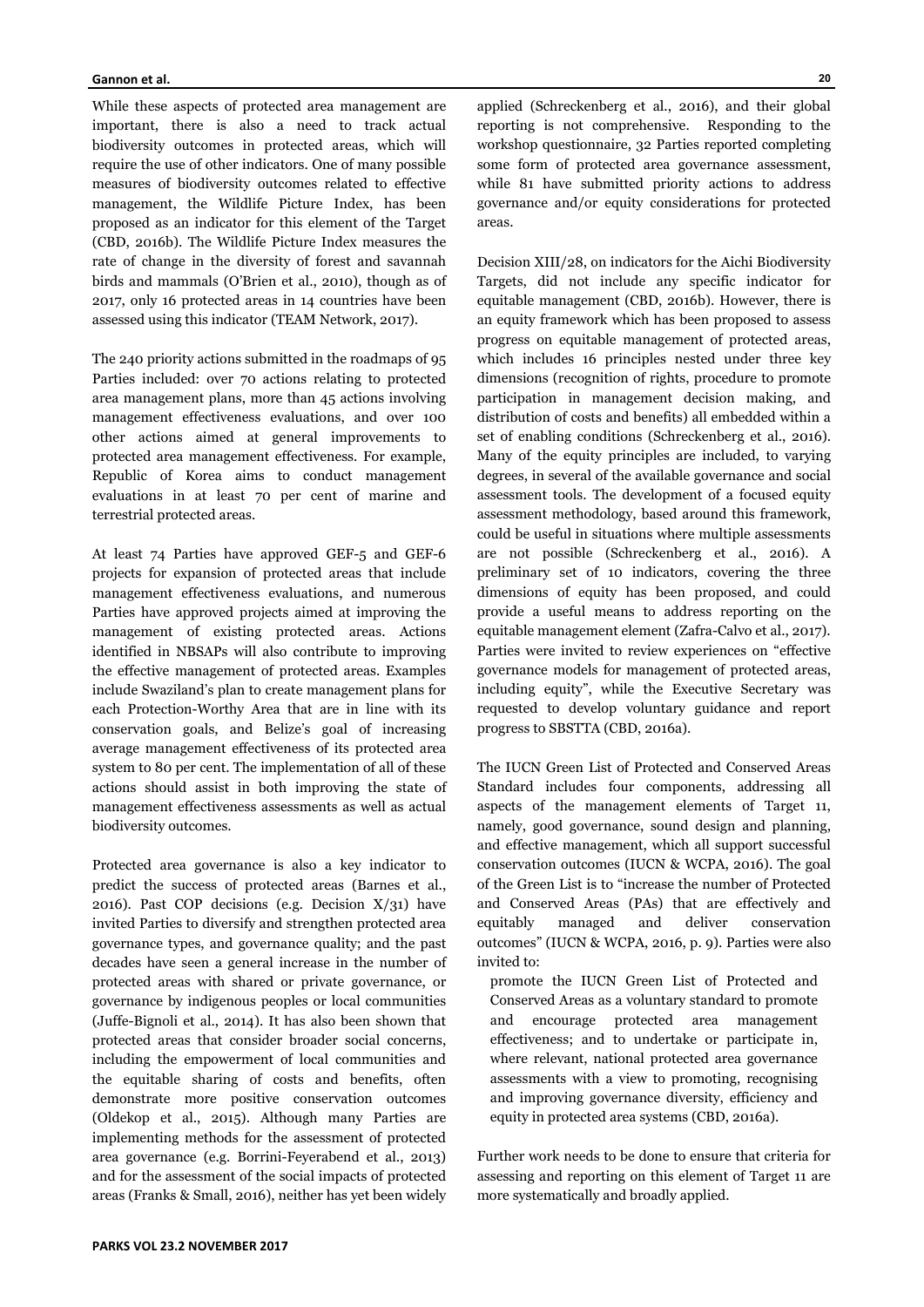# **IMPORTANCE OF THE IMPLEMENTATION OF NATIONAL PRIORITY ACTIONS AND OTHER COMMITMENTS, AND THEIR IMPLICATIONS**

For successful achievement of Target 11, all elements need to be considered, and significant progress should be made on each of them. It can be noted that the elements are closely linked; working towards one will influence the implementation of others. Results from the six regional workshops have provided a platform for participants to increase their understanding of the different elements, what information is needed for planning their contributions towards their achievement, and what actions they can undertake to realise the Target as a whole. CBD Parties from developing country regions identified over 1,400 actions to enhance the progress of these elements (Table 2), alongside the numerous commitments communicated through other fora by all CBD Parties.

Facilitating the implementation of the commitments, including monitoring and reporting, constitutes the main focus of the second phase (2017–2020) of the strategy of the CBD Secretariat.

## **What is needed to facilitate implementation?**

To make implementation a reality, funding, technical support, monitoring and reporting are needed. A recent study on the performance of marine protected areas found a strong link between human and financial capacity for protected area management and actual ecological outcomes (Gill et al., 2017). All relevant

partners, including government ministries/departments, GEF-implementing agencies, regional organisations, bilateral and multilateral funding agencies, the private sector, conservation and community organisations, should align their activities towards supporting implementation.

The second phase of the strategy of the CBD Secretariat is geared towards addressing this requirement. It includes, among other facets, the identification and mobilisation of relevant regional partners, bilateral and multilateral funding agencies and experts to enable regional implementation support networks that facilitate implementation on the ground, monitoring, and reporting to COP-14 in 2018. It is envisaged that these regional implementation support networks will coordinate and align ongoing capacity development activities by various agencies towards implementation of the national commitments, pursuant to Decision XIII/2 (CBD, 2016a). This would allow for mid-course corrections and continued support up to the 2020 target date and final reporting at the fifteenth meeting of the Conference of the Parties.

Hence, concerted efforts by all will be required to facilitate the implementation of national commitments and to put in place mechanisms for sustained capacity development, towards realising as many elements of the Target as possible by 2020, as called for in past COP decisions.

| Table 2. Summary of priority actions submitted in Parties' roadmaps; 123 Parties attended one of the six work- |  |
|----------------------------------------------------------------------------------------------------------------|--|
| shops, while 5 Parties that did not attend submitted a roadmap                                                 |  |

| <b>Element of Target 11</b>                                               | <b>Number of Parties submitting at</b><br>least one action | <b>Number of priority actions</b><br>submitted |
|---------------------------------------------------------------------------|------------------------------------------------------------|------------------------------------------------|
| <b>Terrestrial Coverage</b>                                               | 90                                                         | 186                                            |
| <b>Marine Coverage</b>                                                    | 48                                                         | 63                                             |
| <b>Ecological Representation</b>                                          | 93                                                         | 174                                            |
| <b>Areas Important for Biodiversity and</b><br><b>Ecosystem Services*</b> | 91 (33)                                                    | 207(37)                                        |
| <b>Effective Management</b>                                               | 94                                                         | 238                                            |
| <b>Governance and Equity</b>                                              | 80                                                         | 163                                            |
| <b>Connectivity</b>                                                       | 91                                                         | 173                                            |
| <b>Integrated into Wider Landscape</b><br>and Seascapes                   | 52                                                         | 92                                             |
| <b>Other Effective Area Based</b><br><b>Conservation Measures</b>         | 84                                                         | 158                                            |

\* AcƟons for the conservaƟon of areas important for biodiversity and ecosystem services were combined (numbers in brackets refer to actions directly addressing ecosystem services).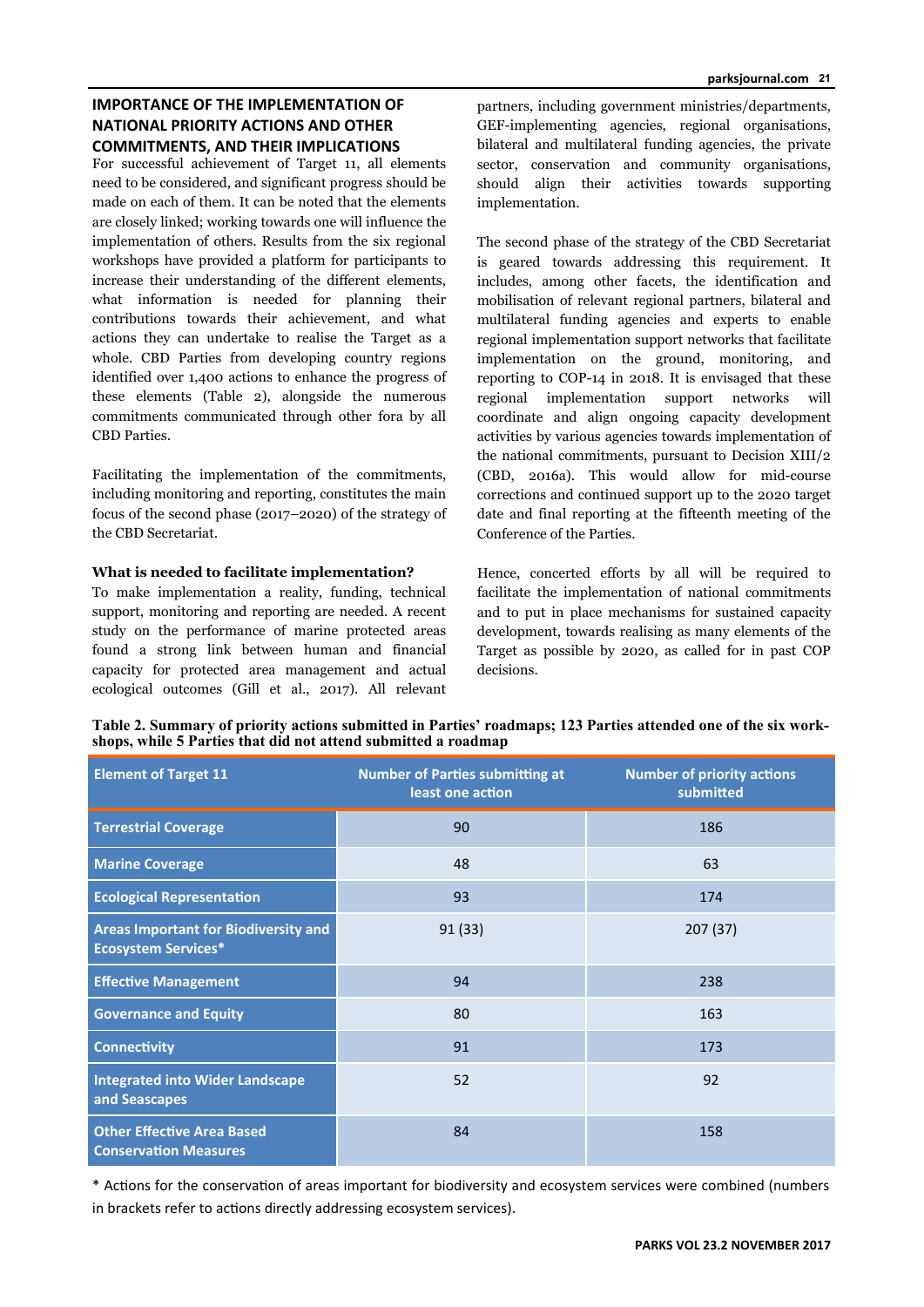**Implications of the implementation of commitments and the achievement of Target 11**  If all national commitments are implemented as planned, taking consideration of their relative strength (e.g. availability of plans and funding for implementation), all elements of the Target will show improvements compared to the mid-term assessment of GBO-4. This will contribute to progress, both directly and indirectly, of many other Aichi Biodiversity Targets (SCBD, 2016a). Through the ecosystem services provided by protected areas, the implementation of the commitments could contribute to progress towards achievement of the goals and several targets of the 2030 Agenda for Sustainable Development, not only those on life on land and life below water, but also climate action, poverty eradication, and sustainable consumption and production, among others (SCBD, 2016b). It will also deliver various benefits with respect to climate change mitigation and adaptation (Gaüzère et al., 2016; Gross et al., 2016; Melillo et al., 2016), including to the (Intended) Nationally Determined Contributions of the Paris Agreement, the Sendai Framework for Disaster Risk Reduction 2015– 2030 (Dudley et al., 2015), and the Land Degradation Neutrality goal of the United Nations Convention to Combat Desertification. In addition, there will also be contribution towards the fulfilment of requirements in other multilateral environmental agreements, such as UNESCO's World Heritage Convention and its Man and the Biosphere Programme, the Ramsar Convention, the Convention on Migratory Species, and other biodiversityrelated conventions, in a synergistic manner.

These results will be important to inform the planning of the post-2020 global biodiversity framework and the setting of more ambitious goals for the future, as well as developing best practices for implementation based upon the lessons learned.

### **CONCLUSIONS**

This review supports the statement that several elements of Target 11 may be achieved if the efforts in the past few years continue, if the means to address lagging aspects are further developed, and if all Parties and partners strive for enhanced and targeted implementation in a coherent and systematic manner. While at least 10 per cent coverage for marine areas under national jurisdiction has been surpassed, continued focused implementation of national priority actions and other commitments has the potential to lead to the achievement of this element for the global ocean, as well as at least 17 per cent of terrestrial areas. This will lead to substantial progress in some other elements of the Target, and even more so, if renewed attention is accorded to their requirements. Furthermore, guidance on OECMs and a comprehensive assessment of the contribution of PPAs and ICCAs, not currently accounted for in the WDPA, along with the mapping of these areas,

will further improve the status of ecological representation, connectivity, and the coverage of areas important for biodiversity and ecosystem services. As more countries report on actions being taken to implement management effectiveness evaluations and begin to undertake assessments of protected area governance, equity and benefit sharing, a more encouraging picture will emerge regarding these elements of Target 11. Such expected progress and enhanced availability of information will certainly provide a sound basis for discussions regarding the post-2020 global biodiversity framework and the agreement of even more ambitious targets, as needed to achieve the agreed 2050 vision for biodiversity.

The achievement of Aichi Biodiversity Target 11 will generate multiple benefits for the well-being of society by contributing solutions to the most important of global challenges set out in the Strategic Plan for Biodiversity 2011–2020 and emphasised through the UN Sustainable Development Goals. It will also make a major contribution towards facilitating sustainable development through poverty alleviation and enhanced economic prosperity, towards a life in harmony with nature at the local, national and global levels, not only for the current but also future generations. The role and value of protected and conserved areas demonstrated in this way, we hope, will convince decision-makers and society at large that these areas are a valuable investment in the future of our planet.

## **ENDNOTES**

 $<sup>1</sup>$ All priority actions are provided in the annexes of the final</sup> workshop reports, and are available at: www.cbd.int/ meetings/.

<sup>2</sup>"A geographically defined area which is designated or regulated and managed to achieve specific conservation objectives" (CBD, 1992).

<sup>3</sup>"A clearly defined geographical space, recognised, dedicated and managed, through legal or other effective means, to achieve the long-term conservation of nature with associated ecosystem services and cultural values" (Dudley, 2008).

# **SUPPLEMENTARY ONLINE MATERIAL**

**Supplementary Table 1.** National commitments for terrestrial protected areas.

**Supplementary Table 2.** National commitments for marine protected areas.

### **ACKNOWLEDGEMENTS**

We extend our utmost gratitude to the Focal Points of the Programme of Work on Protected Areas (PoWPA) of the Convention on Biological Diversity, our partners and friends in PoWPA, and participants of our regional capacity-building workshops, for their unending support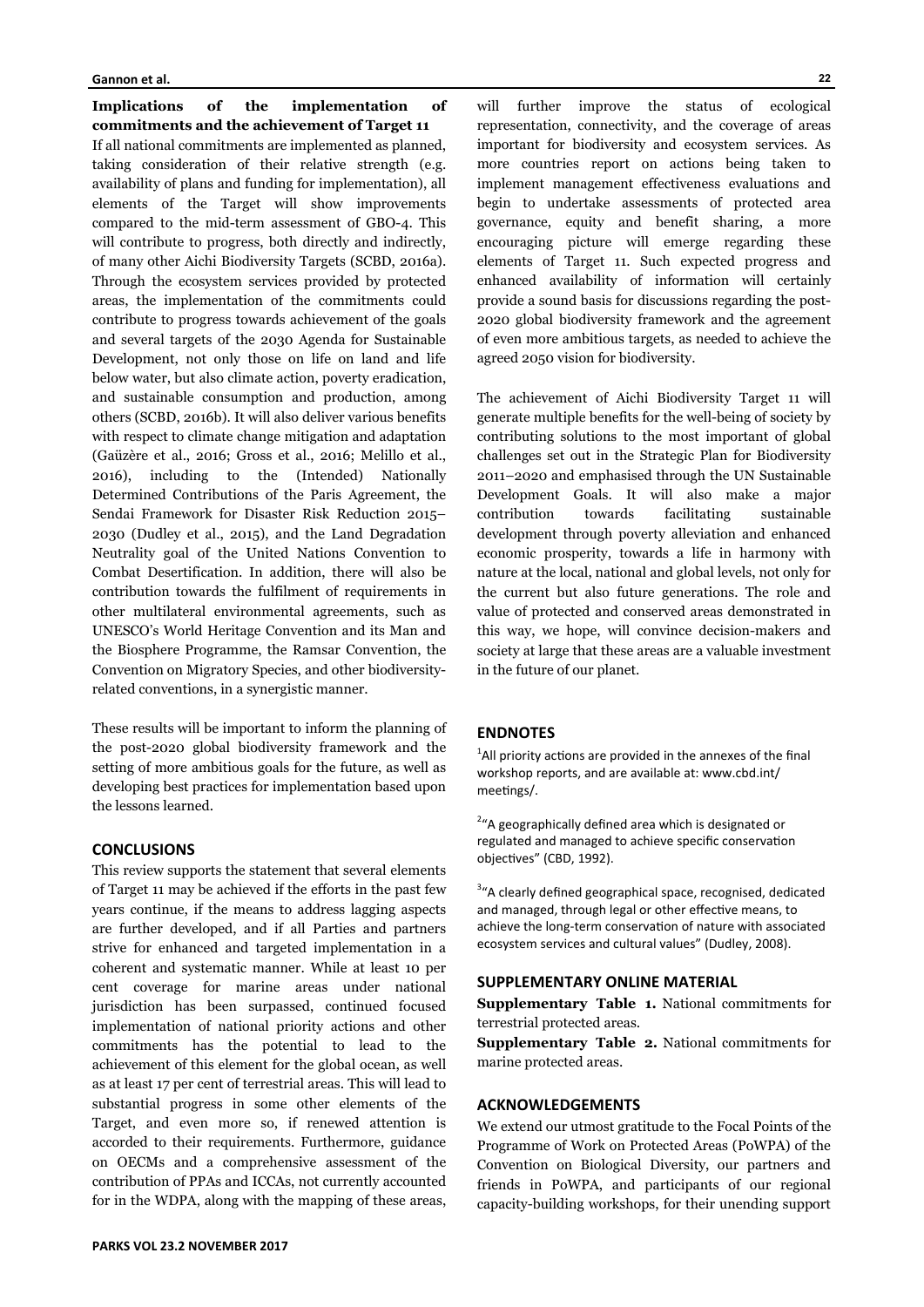and contributions. We would also like to thank Dr Naomi Kingston, Head of Programme, Protected Areas and Dr Brian MacSharry, Senior Programme Officer, Protected Areas and Project Manager of the World Database on Protected Areas (WDPA) and associated products including the Protected Planet Report, at the UN Environment World Conservation Monitoring Centre, and our partners at the IUCN for their provision of updated data and information, inter alia, from the WDPA; Dr Stuart Butchart, Head of Science at BirdLife International for providing us with an analysis of the coverage of Key Biodiversity Areas (KBAs) by protected areas; as well as Dr Grégoire Dubois, Director for Sustainable Resources, and Mr Bastien Bertzky, Protected Area Specialist, at the European Commission's Joint Research Centre for sharing results of analyses on protected area coverage of terrestrial and marine ecoregions. Additionally, this work, among others, was made possible through the generous funding support of the Governments of Japan (Japan Biodiversity Fund), the Republic of Korea, and Germany (Gesellschaft für Internationale Zusammenarbeit (GIZ)), as well as the European Commission. Finally, the authors assume full responsibility for the views and opinions expressed in this article, that may not necessarily reflect the views and opinions of any organisations.

# **ABOUT THE AUTHORS**

**Patrick Gannon** is a member of the Target 11 and 12 Team with the Conservation and Sustainable Use unit, Secretariat of the Convention on Biological Diversity. He was involved with providing an updated status of Aichi Biodiversity Target 11 and an analysis of national priority actions and approved GEF-projects, for CBD COP-13, as well as providing an analysis of the contribution of national commitments to the marine component of Target 11 and SDG 14.5 for the UN Oceans Conference. He is currently completing graduate studies in Environmental Assessment at Concordia University in Montreal.

**Edjigayehu Seyoum-Edjigu** is a member of the Target 11 and 12 Team with the Conservation and Sustainable Use unit, Secretariat of the Convention on Biological Diversity and protected area outreach with the United Nations Development Programme. She was closely involved in the Convention's three assessments of biodiversity funding needs and work related to biodiversity for poverty eradication and sustainable development. She has many years of experience including with the International Livestock Centre for Africa in Ethiopia and working on projects in agricultural and environmental economics, as well as climate change impact assessment. She holds a Master of Science in Agricultural Economics from McGill University in Montreal.

**Dr David Cooper** is Deputy Executive Secretary, Secretariat of the Convention on Biological Diversity (CBD). He was Secretary of the successful tenth meeting of the CBD Conference of the Parties, Nagoya, Japan, October 2010, which adopted the Strategic Plan for Biodiversity 2011–2020 and its twenty Aichi Biodiversity Targets. Previously, he has led the Convention's work on science, assessment and monitoring and to promote the implementation of the Convention through national biodiversity strategies and action plans. He holds a PhD in Plant Physiology from the University of Oxford.

**Trevor Sandwith** is an ecologist and nature conservation strategist who promotes the integration of biodiversity conservation and protected areas in sustainable economic and social development. He has experience in the governance and management of protected area systems, and in mainstreaming biodiversity considerations into development policies and planning. At the international level, he has specialised in transboundary governance of protected areas, equitably governed protected area programmes and in seeking recognition of ecosystem-based approaches to address climate change, and other global challenges. He is Director of IUCN's Global Protected Areas Programme, and was the Director of the IUCN World Parks Congress 2014.

**Dr Braulio Ferreira de Souza Dias**, former United Nations Assistant Secretary General and Executive Secretary of the Secretariat of the Convention on Biological Diversity, is currently Professor, Department of Ecology, University of Brasilia, Brasilia, Brazil. As the National Secretary for Biodiversity and Forests at the Brazilian Ministry of the Environment, he was deeply involved with the negotiations and implementation of the Convention on Biological Diversity since its origin. He was previously a Member of the Scientific and Technical Advisory Panel of the Global Environment Facility, Vice-President of the International Union of Biological Sciences and Coordinator of the Steering Committee of the Inter-American Biodiversity Information Network. He holds a PhD in Zoology from the University of Edinburgh.

**Dr Cristiana Pașca Palmer** is the United Nations Assistant Secretary General and Executive Secretary of the UN Convention on Biological Diversity. Prior to this appointment, she served as the Minister of Environment, Waters and Forests of the Government of Romania. She was also Head of the Climate Change, Environment, and Natural Resources Unit within the European Commission's International Development Agency, EuropeAID. Dr Paşca Palmer has over twenty years of experience in global policymaking and in coordinating the implementation of environment and sustainable development policies, programmes and projects at the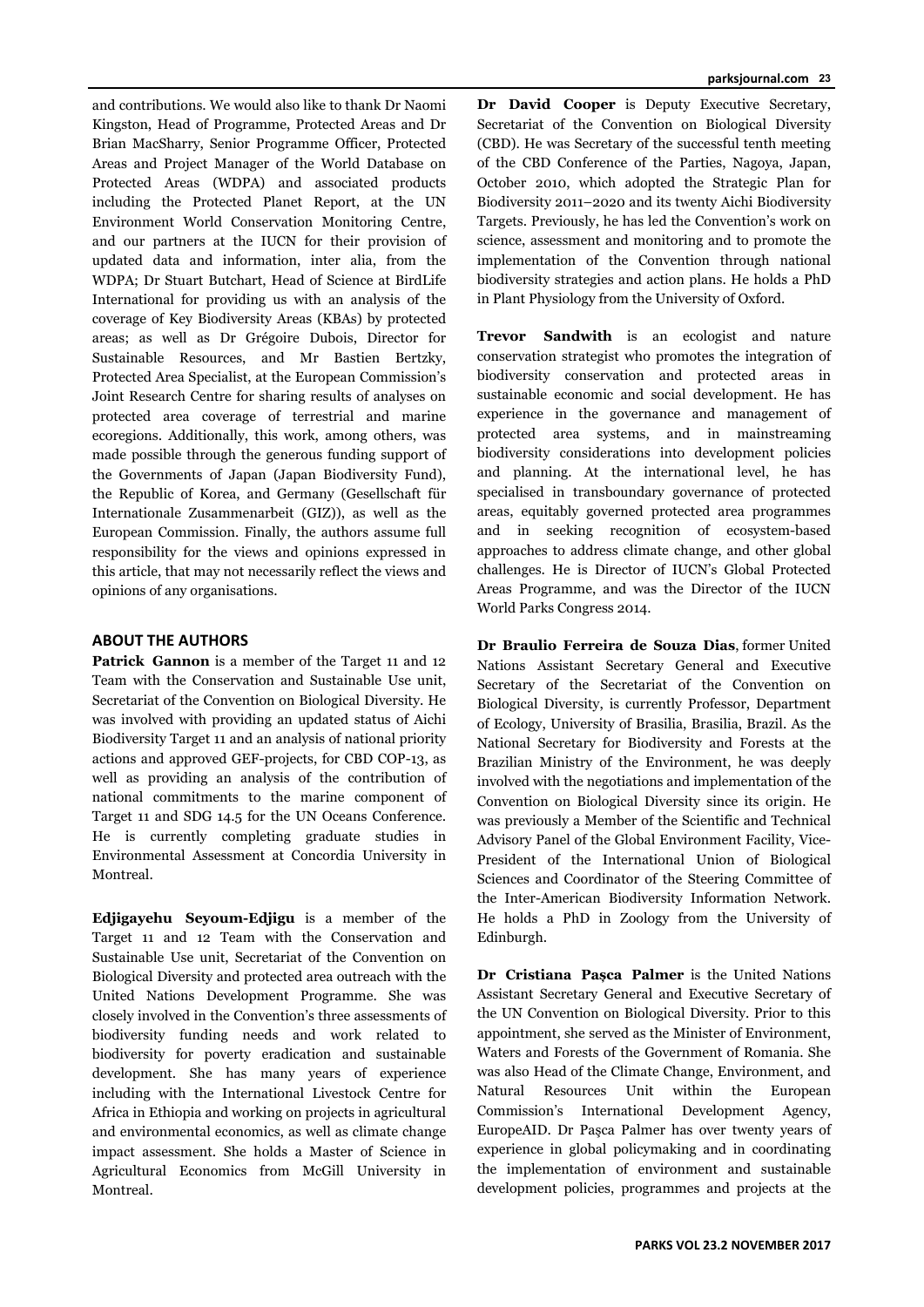national and international levels. Dr Paşca Palmer received her PhD in International Relations from The Fletcher School of Law and Diplomacy at Tufts University in the US, and holds a Master in Public Administration from Harvard University's Kennedy School of Government, in addition to a Master of Science in Systems Ecology and Management of Natural Capital from the University of Bucharest in Romania.

**Barbara Lang** is an adviser at Deutsche Gesellschaft für Internationale Zusammenarbeit (GIZ) in the headquarter -based Programme Implementing the Biodiversity Convention where she specialises in protected area governance. Trained as a forester, she has more than 15 years of experience in German development cooperation in the area of natural resource management.

**Dr Jamison Ervin** is Manager of the Global Programme on Nature for Development at the Bureau for Policy and Programme Support of the United Nations Development Programme (UNDP), in New York. She has worked with UNDP since 2008. Previously, she worked with The Nature Conservancy, World Wide Fund for Nature, and the Forest Stewardship Council. She holds a PhD. in Natural Resources from the University of Vermont.

**Dr Sarat Babu Gidda** is the Head of the Conservation and Sustainable Use unit, Secretariat of the Convention on Biological Diversity. He is an ecologist with over 25 years of experience in natural resource management, and in situ conservation. Dr Gidda served the Ministry of Environment of the Government of India, participated in the formulation of India's National Biodiversity Strategy and Action Plan, as well as the development and implementation of India's biodiversity legislation and biosafety regulations. He holds Masters and PhD degrees in Ecology, and another Masters in Rural Resources and Environment Policy from the University of London.

### **REFERENCES**

- Barnes, M.D., Craigie, I.D., Dudley, N. and Hockings, M. (2016). Understanding local-scale drivers of biodiversity outcomes in terrestrial protected areas. *Annals of the New York Academy of Sciences*. doi: 10.1111/nyas.13154.
- BirdLife InternaƟonal (2014). *Important Bird and Biodiversity Areas: A global network for conserving nature and benefiting people*. Cambridge, UK: BirdLife International.
- BirdLife International (2016). Analysis of protected area coverage of Key Biodiversity Areas using the April 2016 WDPA release for the *Protected Planet Report 2016*.
- Borrini-Feyerabend, G., Dudley, N., Jaeger, T., Lassen, B., Broome, N.P., Phillips, A. and Sandwith, T. (2013). *Governance of Protected Areas: From understanding to acƟon*. Best PracƟce Protected Area Guidelines Series No. 20, Gland, Switzerland: IUCN.
- Cambridge Conservation Initiative (2016). The role of 'other effective area-based conservation measures' in achieving Aichi Target 11. Project: CCI-06-16-001. Available at:

cambridgeconservation.org/collaboration/role-of-othereffective-area-based-conservation-measures-in-achievingaichi-target-11.

- CBD (Convention on Biological Diversity) (1992). *Convention on Biological Diversity. ArƟcle 2. Use of Terms*. Available at: cbd.int/convention/articles/default.shtml?a=cbd-02.
- CBD (2010a). Decision adopted by the Conference of the Parties to the Convention on Biological Diversity at its tenth meeting. *Decision X/2. Strategic plan for biodiversity 2011–2020.* Available at: cbd.int/decision/cop/?id=12268.
- CBD (2010b). Decision adopted by the Conference of the Parties to the Convention on Biological Diversity at its tenth meeting. *Decision X/31. Protected Areas*. Available at: cbd.int/decision/cop/default.shtml?id=12297.
- CBD (2012). Decision adopted by the Conference of the Parties to the Convention on Biological Diversity at its eleventh meeting. *Decision XI/24. Protected Areas*. Available at: cbd.int/doc/decisions/cop-11/cop-11-dec-24 en.pdf.
- CBD (2016a). Decision adopted by the Conference of the Parties to the Convention on Biological Diversity at its thirteenth meeƟng. *Decision XIII/2. Progress towards the achievement of Aichi Biodiversity Targets 11 and 12*. Available at: cbd.int/doc/decisions/cop-13/cop-13-dec-02 en.pdf.
- CBD (2016b). Decision adopted by the Conference of the Parties to the Convention on Biological Diversity at its thirteenth meeƟng. *Decision XIII/28. Indicators for the Strategic Plan for Biodiversity 2011–2020 and the Aichi Biodiversity Targets*. Available at: cbd.int/doc/decisions/ cop-13/cop-13-dec-28-en.pdf.
- Cimon-Morin, J., Darveau, M. and Poulin, M. (2013). Fostering synergies between ecosystem services and biodiversity in conservation planning: a review. Biological *ConservaƟon,* 166, 144-154. doi: 10.1016/ j.biocon.2013.06.023.
- Coad, L., Leverington, F., Knights, K., Geldmann, J., Eassom, A., Kapos, V., Kingston, N., de Lima, M., Zamora, C., Cuardros, I., Nolte, C., Burgess, N. and Hockings M. (2015). Measuring impact of protected area management interventions: current and future use of the Global Database of Protected Area Management Effectiveness. Philosophical Transactions of the Royal Society B, 370 (1681). doi: 10.1098/rstb.2014.0281.
- Dinerstein, E., Olson, D., Joshi, A., Vynne, C., Burgess, N.D., Wikramanayake, E., Hahn, N., Palminteri, S., Hedao, P., Noss, R. and Hansen, M. (2017). An ecoregion-based approach to protecting half the terrestrial realm. *BioScience*, bix014, doi: 10.1093/biosci/bix014.
- Dudley, N. (ed.) (2008). *Guidelines for Applying Protected Area Management Categories*. Gland, Switzerland: IUCN.
- Dudley, N., Buyck, C., Furuta, N., Pedrot, C., Renaud, F. and Sudmeier-Rieux, K. (2015). *Protected Areas as Tools for Disaster Risk ReducƟon. A handbook for pracƟƟoners*. Tokyo and Gland, Switzerland: MOEJ and IUCN. doi: 10.2305/IUCN.CH.2015.02.en.
- Ervin, J., Mulongoy, K.J., Lawrence, K., Game, E., Sheppard, D., Bridgewater, P., Bennett, G., Gidda, S.B. and Bos, P. (2010). *Making Protected Areas Relevant: A guide to integraƟng protected areas into wider landscapes, seascapes and sectoral plans and strategies*. CBD Technical Series No. 44, Montreal, Canada: Secretariat of the Convention on Biological Diversity.
- Franks, P. and Small, R. (2016). *Understanding the social impacts of protected areas: a community perspective.* IIED Research Report. London: IIED.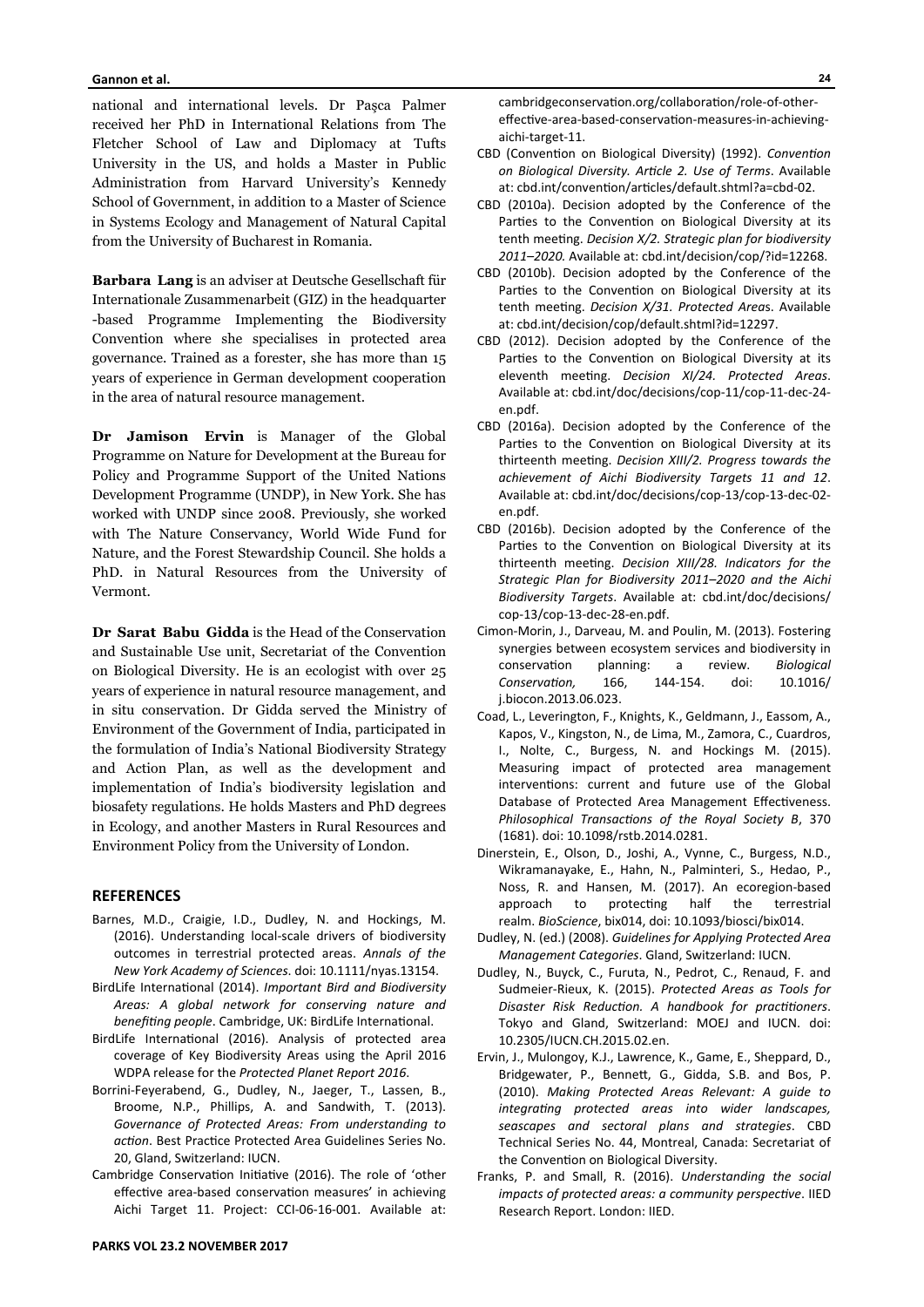- Gaüzère, P., Jiguet, F. and Devictor, V. (2016). Can protected areas mitigate the impacts of climate change on bird's species and communities? *Diversity and Distributions*, 22 (6), 625–637. doi: 10.1111/ddi.12426.
- GEF (Global Environment Facility) (2015). Impact evaluation of GEF support to protected areas and protected area systems, GEF/ME/C.49/Inf.02. Available at: thegef.org/.
- Geldmann, J., Coad, L., Barnes, M., Craigie, I.D., Hockings, M., Knights, K., Leverington, F., Cuadros, I.C., Zamora, C., Woodley, S. and Burgess, N.D. (2015). Changes in protected area management effectiveness over time: A global analysis. *Biological ConservaƟon*, 191, 692–699. doi: 10.1016/j.biocon.2015.08.029.
- GEO BON (2015). *Global Biodiversity Change Indicators*. Version 1.2. Leipzig: Group on Earth Observations Biodiversity Observation Network Secretariat.
- Gill, D.A., Mascia, M.B., Ahmadia, G.N., Glew, L., Lester, S.E., Barnes, M., Craigie, I., Darling, E.S., Free, C.M., Geldmann, J. and Holst, S. (2017). Capacity shortfalls hinder the performance of marine protected areas globally. *Nature*, 543(7647), 665-669. doi: 10.1038/nature21708.
- Gross, J.E., Woodley, S., Welling, L.A. and Watson, J.E.M. (eds.) (2016). *AdapƟng to Climate Change: Guidance for protected area managers and planners*. Best PracƟce Protected Area Guidelines Series No. 24, Gland, Switzerland: IUCN. doi: 10.2305/IUCN.CH.2017.PAG.24.en.
- IUCN (2016). A Global Standard for the Identification of Key Biodiversity Areas, Version 1.0, First Edition. Gland, Switzerland: IUCN.
- IUCN and WCPA (World Commission on Protected Areas) (2016). IUCN Green List of Protected and Conserved Areas: User Manual, Version 1.0. Gland, Switzerland: IUCN.
- Janishevski, L., Santamaria, C., Gidda, S.B., Cooper, H.D. and Brancalion, P.H.S. (2015). Ecosystem restoration, protected areas and biodiversity conservation. *Unasylva*, 66(245), 19-28.
- Jonas, H.D., Barbuto, V., Jonas, H.C., Kothari, A. and Nelson, F. (2014). New steps of change: looking beyond protected areas to consider other effective area-based conservation measures. *Parks*, 20(2), 111-128. doi: 10.2305/ IUCN.CH.2014.PARKS-20-2.HDJ.en.
- JRC (European Commission Joint Research Centre) and UNEP-WCMC (2016). Global analyses of protected area coverage of marine and terrestrial ecoregions.
- Juffe-Bignoli, D., Burgess, N.D., Bingham, H., Belle, E.M.S., De Lima, M.G., Deguignet, M., Bertzky, B., Milam, A.N., Martinez-Lopez, J., Lewis, E. and Eassom, A. (2014). *Protected Planet Report 2014*. Cambridge, UK: UNEP-WCMC.
- Kothari, A., with Corrigan, C., Jonas, H., Neumann, A. and Shrumm, H. (eds.) (2012). Recognising and Supporting *Territories and Areas Conserved By Indigenous Peoples and Local CommuniƟes: Global Overview and NaƟonal Case Studies*. CBD Technical Series No. 64, Montreal, Canada: Secretariat of the Convention on Biological Diversity, ICCA Consortium, Kalpavriksh, and Natural Justice.
- Manhães, A.P., Mazzochini, G.G., Oliveira-Filho, A.T., Ganade, G., and Carvalho, A.R. (2016). Spatial associations of ecosystem services and biodiversity as a baseline for systematic conservation planning. Diversity and *DistribuƟons*, 22(9), 932-943. doi: 10.1111/ddi.12459.
- Martínez-Harms, M.J. and Balvanera, P. (2012). Methods for mapping ecosystem service supply: a review. International

*Journal of Biodiversity Science, Ecosystem Services & Management*, 8(1-2), 17-25. doi: 10.1080/21513732.2012.663792.

- Melillo, J.M., Lu, X., Kicklighter, D.W., Reilly, J.M., Cai, Y. and Sokolov, A.P. (2016). Protected areas' role in climatechange miƟgaƟon, *Ambi*o, 45(2), 133-145. doi: 10.1007/ s13280-015-0693-1.
- O'Brien, T.G., Baillie, J.E.M., Krueger, L. and Cuke, M. (2010). The Wildlife Picture Index: monitoring top trophic levels. *Animal ConservaƟon*, 13, 335-343. doi: 10.1111/j.1469- 1795.2010.00357.x.
- Oldekop, J.A., Holmes, G., Harris, W.E. and Evans, K.L. (2015). A global assessment of the social and conservation outcomes of protected areas. *ConservaƟon Biology*, 30(1), 133–141. doi: 10.1111/cobi.12568.
- Olson, D.M., Dinerstein, E., Wikramanayake, E.D., Burgess, N.D., Powell, G.V., Underwood, E.C., D'amico, J.A., Itoua, I., Strand, H.E., Morrison, J.C. and Loucks, C.J. (2001). Terrestrial Ecoregions of the World: A New Map of Life on Earth. *Bioscience*, 51(11), 933-938. doi: 10.1641/0006- 3568(2001)051%5B0933:TEOTWA%5D2.0.CO;2.
- Ricketts, T.H., Dinerstein, E., Boucher, T., Brooks, T.M., Butchart, S.H., Hoffmann, M., Lamoreux, J.F., Morrison, J., Parr, M., Pilgrim, J.D. and Rodrigues, A.S. (2005). Pinpointing and preventing imminent extinctions. Proceedings of the National Academy of Sciences of the *United States of America*, 102(51), 18497–18501. doi: 10.1073/pnas.0509060102.
- Santini, L., Saura, S. and Rondinini, C. (2016). Connectivity of the global network of protected areas. *Diversity and DistribuƟons*, 22(2), 199-211. doi: 10.1111/ddi.12390.
- Saura, S., Bastin, L., Battistella, L., Mandrici, A. and Dubois, G. (2017). Protected areas in the world's ecoregions: how well connected are they? *Ecological Indicators*, 76, 144– 158. doi: 10.1016/j.ecolind.2016.12.047.
- SCBD (Secretariat of the Convention on Biological Diversity) (2014). *Global Biodiversity Outlook 4*. Montreal, Canada: Secretariat of the Convention on Biological Diversity.
- SCBD (2016a). Contribution of Aichi Biodiversity Target 11 National Priority Actions Identified in Regional Capacity-Building Workshops to Other Aichi Biodiversity Targets, UNEP/CBD/COP/13/INF/20. Available at: cbd.int/doc/ meetings/cop/cop-13/information/cop-13-inf-20-en.pdf.
- SCBD (2016b). Contribution of Aichi Biodiversity Target 11 to the Sustainable Development Goals: Potential impacts of national priority actions identified in the regional capacitybuilding workshops, UNEP/CBD/COP/13/INF/19. Available at: cbd.int/doc/meetings/cop/cop-13/information/cop-13 -inf-19-en.pdf.
- Schreckenberg, K., Franks, P., Martin, A., and Lang, B. (2016). Unpacking equity for protected area conservation. Parks, 22(2), 11-25. doi: 10.2305/IUCN.CH.2016.PARKS-22- 2KS.en.
- Spalding, M.D., Fox, H.E., Allen, G.R., Davidson, N., Ferdaña, Z.A., Finlayson, M.A.X., Halpern, B.S., Jorge, M.A., Lombana, A.L., Lourie, S.A. and Martin, K.D. (2007). Marine Ecoregions of the World: A Bioregionalization of Coastal and Shelf Areas. *Bioscience*, 57(7), 573–583. doi: 10.1641/B570707.
- Spalding, M.D., Agostini, V.N., Rice, J. and Grant, S.M. (2012). Pelagic provinces of the world: a biogeographic classification of the world's surface pelagic waters. Ocean *& Coastal Management*, 60, 19-30. doi: 10.1016/ j.ocecoaman.2011.12.016.